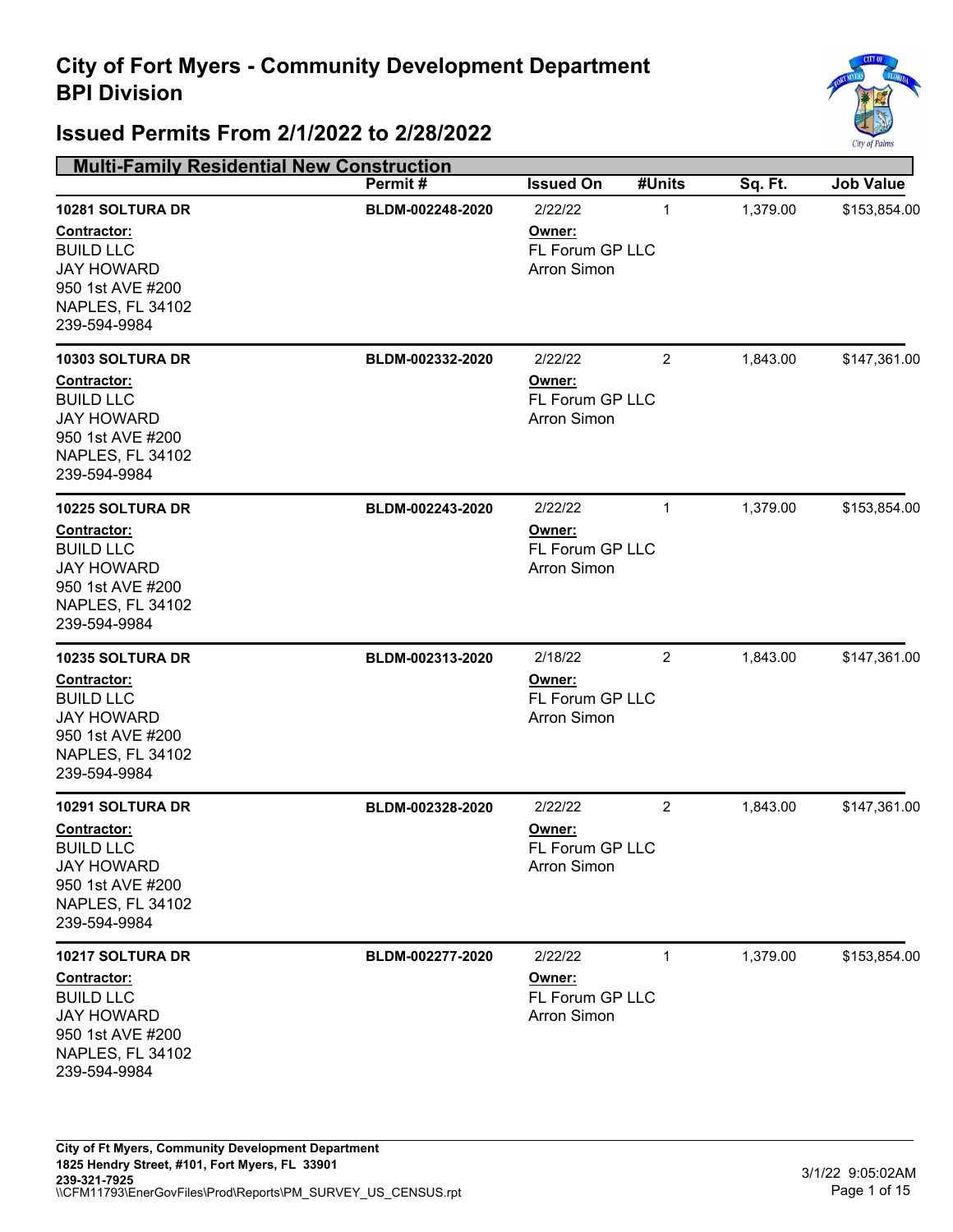

| 10273 SOLTURA DR<br>Contractor:<br><b>BUILD LLC</b><br><b>JAY HOWARD</b><br>950 1st AVE #200<br>NAPLES, FL 34102<br>239-594-9984        | BLDM-002280-2020 | 2/22/22<br>Owner:<br>FL Forum GP LLC<br><b>Arron Simon</b>                                                        | $\mathbf{1}$   | 1,379.00 | \$153,854.00 |
|-----------------------------------------------------------------------------------------------------------------------------------------|------------------|-------------------------------------------------------------------------------------------------------------------|----------------|----------|--------------|
| <b>10321 SOLTURA DR</b><br>Contractor:<br><b>BUILD LLC</b><br><b>JAY HOWARD</b><br>950 1st AVE #200<br>NAPLES, FL 34102<br>239-594-9984 | BLDM-002251-2020 | 2/22/22<br>Owner:<br>FL Forum GP LLC<br><b>Arron Simon</b>                                                        | $\mathbf{1}$   | 1,379.00 | \$153,854.00 |
| <b>10247 SOLTURA DR</b><br>Contractor:<br><b>BUILD LLC</b><br><b>JAY HOWARD</b><br>950 1st AVE #200<br>NAPLES, FL 34102<br>239-594-9984 | BLDM-002321-2020 | 2/18/22<br>Owner:<br>FL Forum GP LLC<br><b>Arron Simon</b>                                                        | $\overline{2}$ | 1,843.00 | \$147,361.00 |
| <b>10329 SOLTURA DR</b><br>Contractor:<br><b>BUILD LLC</b><br><b>JAY HOWARD</b><br>950 1st AVE #200<br>NAPLES, FL 34102<br>239-594-9984 | BLDM-002307-2020 | 2/22/22<br>Owner:<br>FL Forum GP LLC<br><b>Arron Simon</b>                                                        | $\mathbf{1}$   | 1,379.00 | \$153,854.00 |
| 10316 SOLTURA DR<br>Contractor:<br><b>BUILD LLC</b><br><b>JAY HOWARD</b><br>950 1st AVE #200<br>NAPLES, FL 34102<br>239-594-9984        | BLDM-002333-2020 | 2/7/22<br>Owner:<br>Soltura Development Group<br><b>Arron Simon</b>                                               | $\mathbf{1}$   | 1,587.00 | \$180,703.00 |
| 10336 SOLTURA DR<br><b>Contractor:</b><br><b>BUILD LLC</b><br><b>JAY HOWARD</b><br>950 1st AVE #200<br>NAPLES, FL 34102<br>239-594-9984 | BLDM-002312-2020 | 2/7/22<br>Owner:<br><b>BUILD LLC</b><br><b>JAY HOWARD</b><br>950 1st AVE #200<br>NAPLES, FL 34102<br>239-594-9984 | $\mathbf{1}$   | 1,587.00 | \$180,703.00 |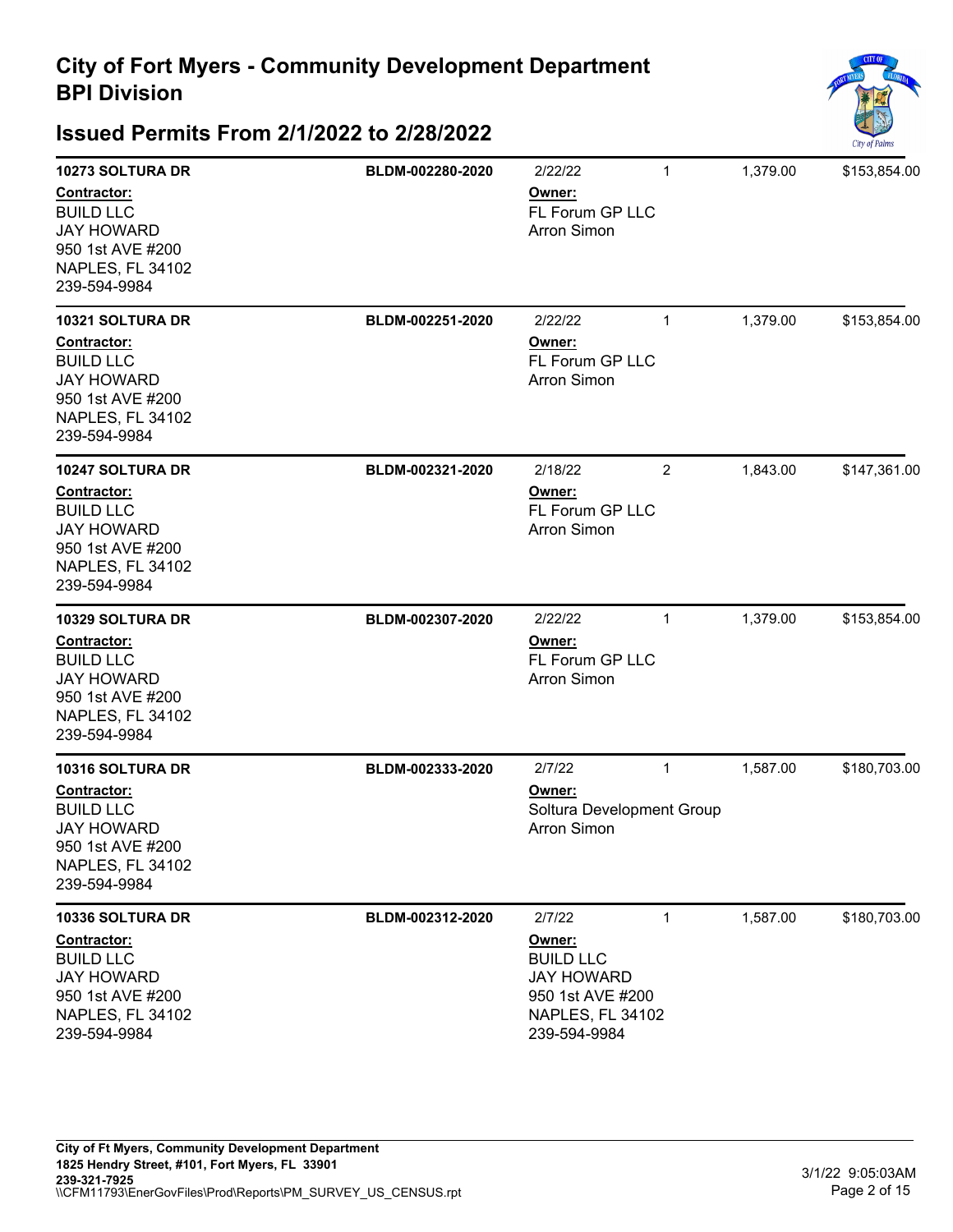

| 10330 SOLTURA DR<br>Contractor:<br><b>BUILD LLC</b><br><b>JAY HOWARD</b><br>950 1st AVE #200<br>NAPLES, FL 34102<br>239-594-9984                          | BLDM-002323-2020 | 2/7/22<br>Owner:<br>FL FORUM INVESTORS LLC                                           | 1            | 1,587.00  | \$180,703.00   |
|-----------------------------------------------------------------------------------------------------------------------------------------------------------|------------------|--------------------------------------------------------------------------------------|--------------|-----------|----------------|
| <b>10265 SOLTURA DR</b><br>Contractor:<br><b>BUILD LLC</b><br><b>JAY HOWARD</b><br>950 1st AVE #200<br>NAPLES, FL 34102<br>239-594-9984                   | BLDM-002246-2020 | 2/22/22<br>Owner:<br>FL Forum GP LLC<br><b>Arron Simon</b>                           | $\mathbf{1}$ | 1,379.00  | \$153,854.00   |
| 10300 SOLTURA DR<br>Contractor:<br><b>BUILD LLC</b><br><b>JAY HOWARD</b><br>950 1st AVE #200<br><b>NAPLES, FL 34102</b><br>239-594-9984                   | BLDM-002253-2020 | 2/7/22<br>Owner:<br>FL Forum GP LLC<br><b>Arron Simon</b>                            | $\mathbf{1}$ | 1,379.00  | \$153,854.00   |
| 10324 SOLTURA DR<br>Contractor:<br><b>BUILD LLC</b><br><b>JAY HOWARD</b><br>950 1st AVE #200<br>NAPLES, FL 34102<br>239-594-9984                          | BLDM-002329-2020 | 2/7/22<br>Owner:<br>Soltura Development Group<br><b>Arron Simon</b>                  | $\mathbf{1}$ | 1,587.00  | \$180,703.00   |
| 10209 SOLTURA DR<br><b>Contractor:</b><br><b>BUILD LLC</b><br><b>JAY HOWARD</b><br>950 1st AVE #200<br>NAPLES, FL 34102<br>239-594-9984                   | BLDM-002241-2020 | 2/22/22<br>Owner:<br>FL Forum GP LLC<br><b>Arron Simon</b>                           | $\mathbf{1}$ | 1,379.00  | \$153,854.00   |
| 12021 GRAND JARDIN DR<br><b>Contractor:</b><br>Kast Construction LLC<br>Zachary Young<br>701 Northpoint PKWY #400<br>West Palm Beach, 33407<br>5616892910 | BLDM-013291-2021 | 2/4/22<br>Owner:<br>RD TOWN PLANTATION LLC<br>315 S BISCAYNE BLVD<br>MIAMI, FL 33132 | 6            | 12,139.00 | \$1,475,863.30 |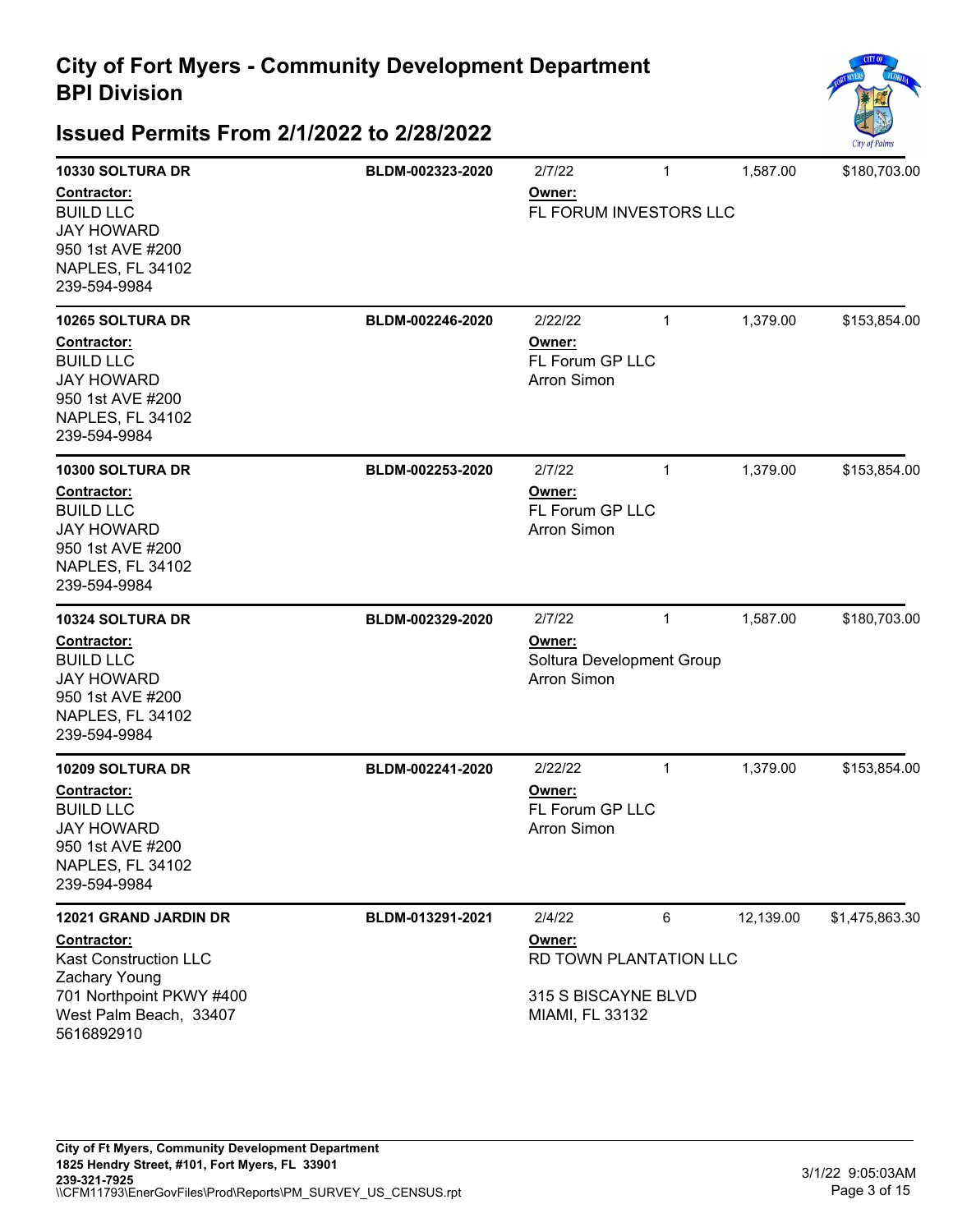

| <b>12025 GRAND JARDIN DR</b>                                                                                 | BLDM-013289-2021 | 2/4/22                                          | 6                           | 12,139.00 | \$1,475,863.30 |
|--------------------------------------------------------------------------------------------------------------|------------------|-------------------------------------------------|-----------------------------|-----------|----------------|
| Contractor:<br><b>Kast Construction LLC</b><br>Zachary Young                                                 |                  | Owner:<br>RD TOWN PLANTATION LLC                |                             |           |                |
| 701 Northpoint PKWY #400<br>West Palm Beach, 33407<br>5616892910                                             |                  | 315 S BISCAYNE BLVD<br>MIAMI, FL 33132          |                             |           |                |
| 12024 GRAND JARDIN DR                                                                                        | BLDM-013294-2021 | 2/4/22                                          | 6                           | 12,139.00 | \$1,475,863.30 |
| <b>Contractor:</b><br><b>Kast Construction LLC</b><br>Zachary Young                                          |                  | Owner:                                          | RD TOWN PLANTATION LLC      |           |                |
| 701 Northpoint PKWY #400<br>West Palm Beach, 33407<br>5616892910                                             |                  | 315 S BISCAYNE BLVD<br>MIAMI, FL 33132          |                             |           |                |
| 10310 SOLTURA DR                                                                                             | BLDM-002284-2020 | 2/7/22                                          | 1                           | 1,379.00  | \$153,854.00   |
| <b>Contractor:</b><br><b>BUILD LLC</b><br><b>JAY HOWARD</b><br>950 1st AVE #200<br>NAPLES, FL 34102          |                  | Owner:<br>FL Forum GP LLC<br><b>Arron Simon</b> |                             |           |                |
| 239-594-9984                                                                                                 |                  |                                                 |                             |           |                |
| <b>12029 GRAND JARDIN DR</b>                                                                                 | BLDM-013288-2021 | 2/4/22                                          | 6                           | 12,139.00 | \$1,475,863.30 |
| <b>Contractor:</b><br><b>Kast Construction LLC</b><br><b>Zachary Young</b>                                   |                  | Owner:<br>RD TOWN PLANTATION LLC                |                             |           |                |
| 701 Northpoint PKWY #400<br>West Palm Beach, 33407<br>5616892910                                             |                  | 315 S BISCAYNE BLVD<br>MIAMI, FL 33132          |                             |           |                |
| <b>10257 SOLTURA DR</b>                                                                                      | BLDM-002279-2020 | 2/22/22                                         | 1                           | 1,379.00  | \$153,854.00   |
| Contractor:<br><b>BUILD LLC</b><br><b>JAY HOWARD</b><br>950 1st AVE #200<br>NAPLES, FL 34102<br>239-594-9984 |                  | Owner:<br>FL Forum GP LLC<br><b>Arron Simon</b> |                             |           |                |
|                                                                                                              |                  |                                                 |                             |           |                |
| 12041 GRAND JARDIN DR<br><b>Contractor:</b><br><b>Kast Construction LLC</b><br>Zachary Young                 | BLDM-013283-2021 | 2/7/22<br>Owner:                                | 6<br>RD TOWN PLANTATION LLC | 12,139.00 | \$1,475,863.30 |
| 701 Northpoint PKWY #400<br>West Palm Beach, 33407<br>5616892910                                             |                  | 315 S BISCAYNE BLVD<br>MIAMI, FL 33132          |                             |           |                |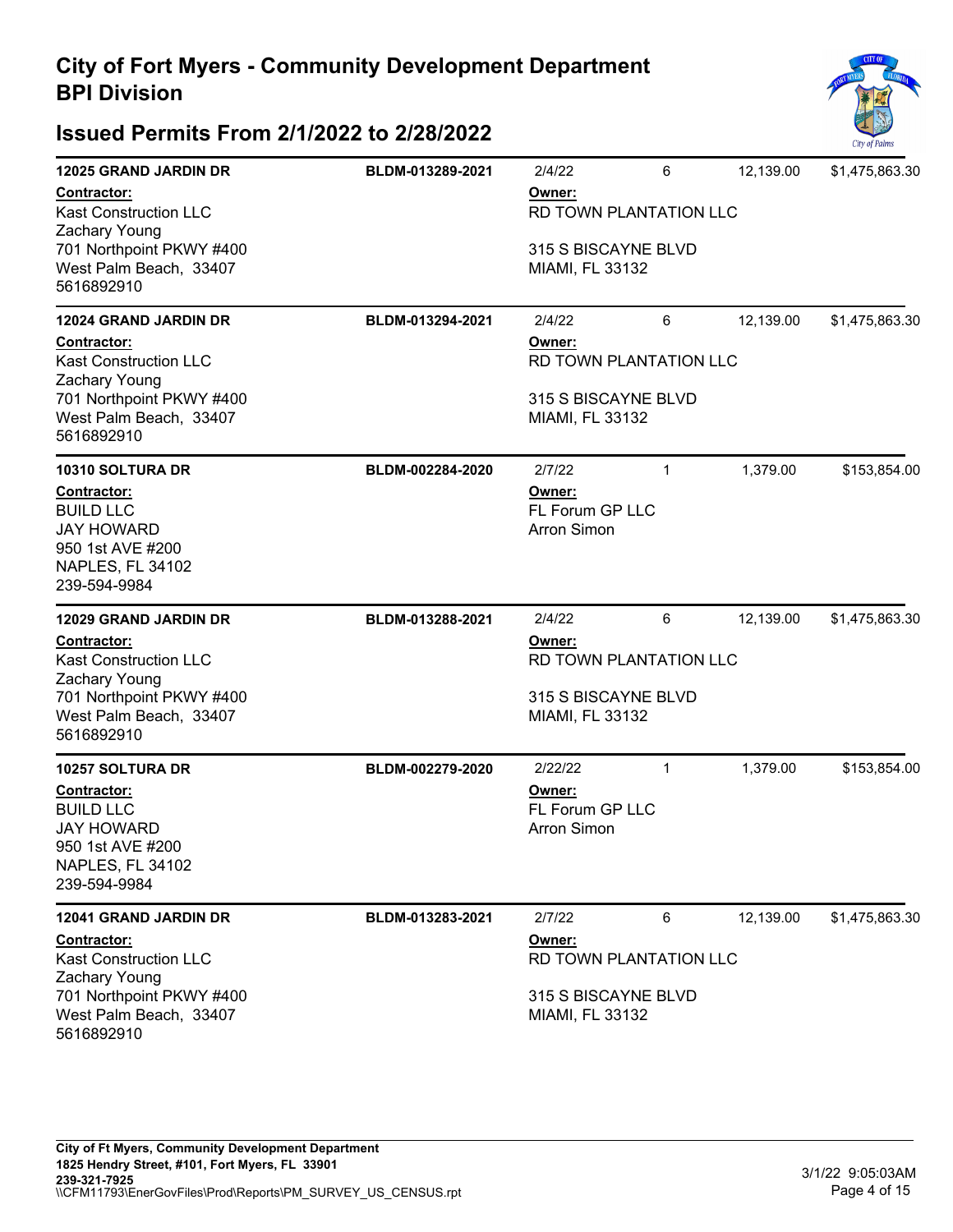

| <b>12033 GRAND JARDIN DR</b>                                                                                       | BLDM-013286-2021                 | 2/4/22                                           | 6                      | 12,139.00 | \$1,475,863.30 |  |
|--------------------------------------------------------------------------------------------------------------------|----------------------------------|--------------------------------------------------|------------------------|-----------|----------------|--|
| Contractor:<br><b>Kast Construction LLC</b><br>Zachary Young<br>701 Northpoint PKWY #400<br>West Palm Beach, 33407 |                                  | Owner:<br>315 S BISCAYNE BLVD<br>MIAMI, FL 33132 | RD TOWN PLANTATION LLC |           |                |  |
| 5616892910                                                                                                         |                                  |                                                  |                        |           |                |  |
| <b>12028 GRAND JARDIN DR</b>                                                                                       | BLDM-013295-2021                 | 2/14/22                                          | 6                      | 12,139.00 | \$1,475,863.30 |  |
| Contractor:<br><b>Kast Construction LLC</b><br>Zachary Young                                                       |                                  | Owner:                                           | RD TOWN PLANTATION LLC |           |                |  |
| 701 Northpoint PKWY #400<br>West Palm Beach, 33407<br>5616892910                                                   |                                  | 315 S BISCAYNE BLVD<br>MIAMI, FL 33132           |                        |           |                |  |
| <b>12037 GRAND JARDIN DR</b>                                                                                       | BLDM-013284-2021                 | 2/4/22                                           | 6                      | 12,139.00 | \$1,475,863.30 |  |
| Contractor:<br><b>Kast Construction LLC</b><br>Zachary Young                                                       | Owner:<br>RD TOWN PLANTATION LLC |                                                  |                        |           |                |  |
| 701 Northpoint PKWY #400<br>West Palm Beach, 33407<br>5616892910                                                   |                                  | 315 S BISCAYNE BLVD<br>MIAMI, FL 33132           |                        |           |                |  |
| <b>12036 GRAND JARDIN DR</b>                                                                                       | BLDM-013297-2021                 | 2/7/22                                           | 6                      | 12,139.00 | \$1,475,863.30 |  |
| Contractor:<br><b>Kast Construction LLC</b><br>Zachary Young                                                       |                                  | Owner:                                           | RD TOWN PLANTATION LLC |           |                |  |
| 701 Northpoint PKWY #400<br>West Palm Beach, 33407<br>5616892910                                                   |                                  | 315 S BISCAYNE BLVD<br>MIAMI, FL 33132           |                        |           |                |  |
| <b>12032 GRAND JARDIN DR</b>                                                                                       | BLDM-013296-2021                 | 2/7/22                                           | 6                      | 12,139.00 | \$1,475,863.30 |  |
| Contractor:<br><b>Kast Construction LLC</b><br>Zachary Young                                                       |                                  | Owner:<br>RD TOWN PLANTATION LLC                 |                        |           |                |  |
| 701 Northpoint PKWY #400<br>West Palm Beach, 33407<br>5616892910                                                   |                                  | 315 S BISCAYNE BLVD<br>MIAMI, FL 33132           |                        |           |                |  |
| <b>12040 GRAND JARDIN DR</b>                                                                                       | BLDM-013298-2021                 | 2/7/22                                           | 6                      | 12,139.00 | \$1,475,863.30 |  |
| Contractor:<br><b>Kast Construction LLC</b><br>Zachary Young                                                       |                                  | Owner:                                           | RD TOWN PLANTATION LLC |           |                |  |
| 701 Northpoint PKWY #400<br>West Palm Beach, 33407<br>5616892910                                                   |                                  | 315 S BISCAYNE BLVD<br>MIAMI, FL 33132           |                        |           |                |  |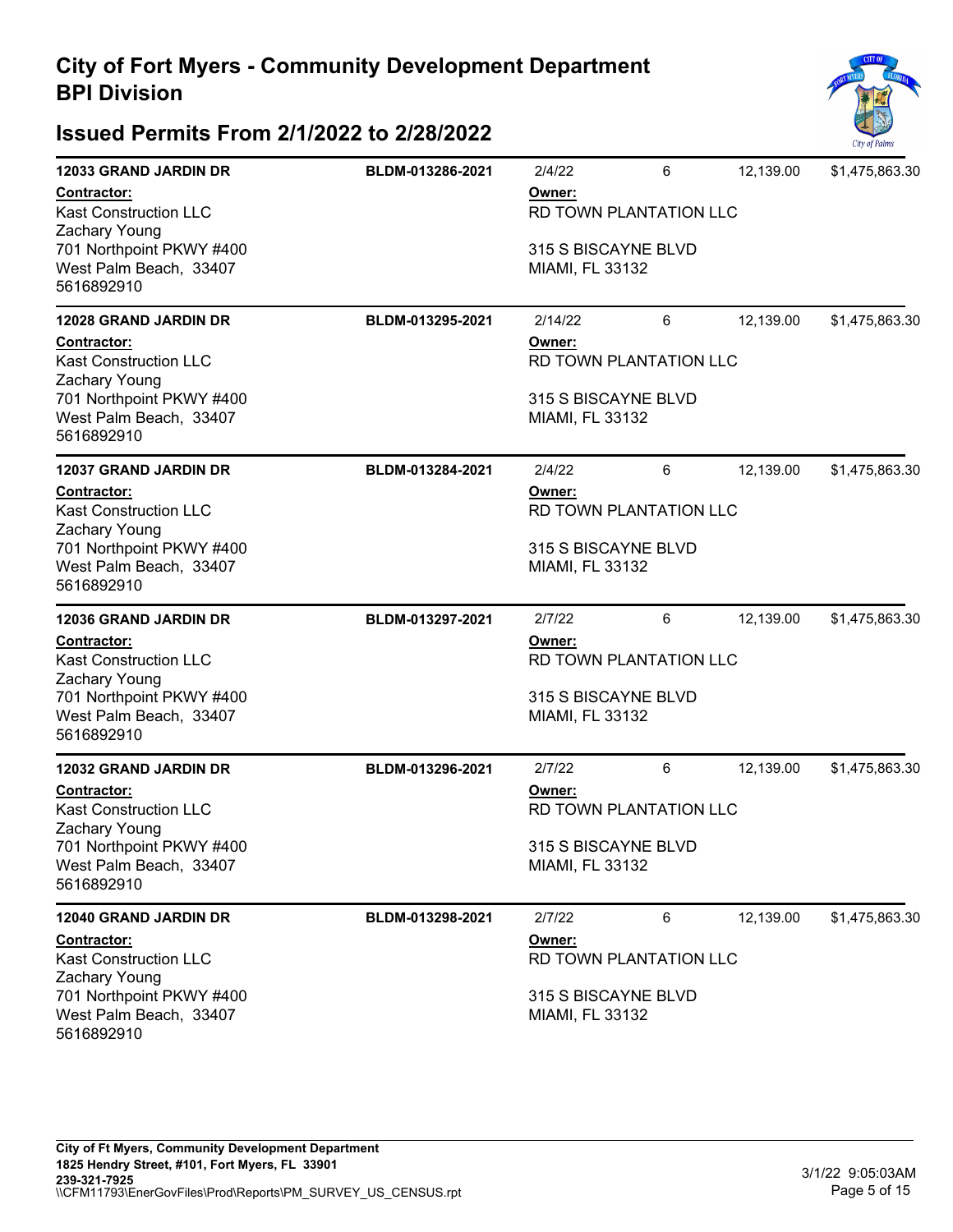

| 12020 GRAND JARDIN DR<br><b>Contractor:</b><br><b>Kast Construction LLC</b><br>Zachary Young<br>701 Northpoint PKWY #400<br>West Palm Beach, 33407<br>5616892910<br>10313 SOLTURA DR<br><b>Contractor:</b><br><b>BUILD LLC</b><br><b>JAY HOWARD</b><br>950 1st AVE #200<br>NAPLES, FL 34102<br>239-594-9984 | BLDM-013293-2021<br>BLDM-002282-2020 | 2/4/22<br>Owner:<br>RD TOWN PLANTATION LLC<br>315 S BISCAYNE BLVD<br>MIAMI, FL 33132<br>2/22/22<br>Owner:<br>FL Forum GP LLC<br><b>Arron Simon</b> | 6<br>$\mathbf{1}$      | 12,139.00<br>1,379.00 | \$1,475,863.30<br>\$153,854.00   |
|-------------------------------------------------------------------------------------------------------------------------------------------------------------------------------------------------------------------------------------------------------------------------------------------------------------|--------------------------------------|----------------------------------------------------------------------------------------------------------------------------------------------------|------------------------|-----------------------|----------------------------------|
| <b>Single Family - New</b>                                                                                                                                                                                                                                                                                  |                                      |                                                                                                                                                    |                        |                       |                                  |
| 3972 WASHINGTON AVE<br>Contractor:<br>CNC Builders, LLC<br>Jason Carter<br>530 Sundown ST NW<br>Lake Placid, 33852                                                                                                                                                                                          | Permit#<br>BLDR-004802-2021          | <b>Issued On</b><br>2/8/22<br>Owner:<br><b>NELSON HERNANDEZ</b><br>9033 JORRENO CT<br>NAPLES, FL 34119                                             | #Units<br>$\mathbf{1}$ | Sq. Ft.<br>1,700.00   | <b>Job Value</b><br>\$186,735.00 |
| <b>3967 MADISON AVE</b><br>Contractor:<br>CNC Builders, LLC<br>Jason Carter<br>530 Sundown ST NW<br>Lake Placid, 33852                                                                                                                                                                                      | BLDR-004804-2021                     | 2/8/22<br>Owner:<br><b>NELSON HERNANDEZ</b><br>9033 JORRENO CT<br>NAPLES, FL 34119                                                                 | $\mathbf{1}$           | 2,279.00              | \$248,600.00                     |
| <b>3966 WASHINGTON AVE</b><br>Contractor:<br><b>CNC Builders, LLC</b><br>Jason Carter<br>530 Sundown ST NW<br>Lake Placid, 33852                                                                                                                                                                            | BLDR-004801-2021                     | 2/8/22<br>Owner:<br><b>NELSON HERNANDEZ</b><br>9033 JORRENO CT<br>NAPLES, FL 34119                                                                 | 1                      | 2,279.00              | \$248,600.00                     |
| 2188 DAVIS CT<br><b>Contractor:</b><br><b>FREEMAN &amp; FREEMAN INC</b><br><b>ERNEST FREEMAN</b><br>6300 Corporate CT #104<br>Fort Myers, FL 33919<br>239-657-2410                                                                                                                                          | BLDR-013510-2021                     | 2/1/22<br>Owner:<br>ROOTED DEEPLY 14 LLC<br>200 COLUMBINE ST #370<br><b>DENVER, CO 80206</b><br>8326056968                                         | $\mathbf{1}$           | 2,241.00              | \$283,672.00                     |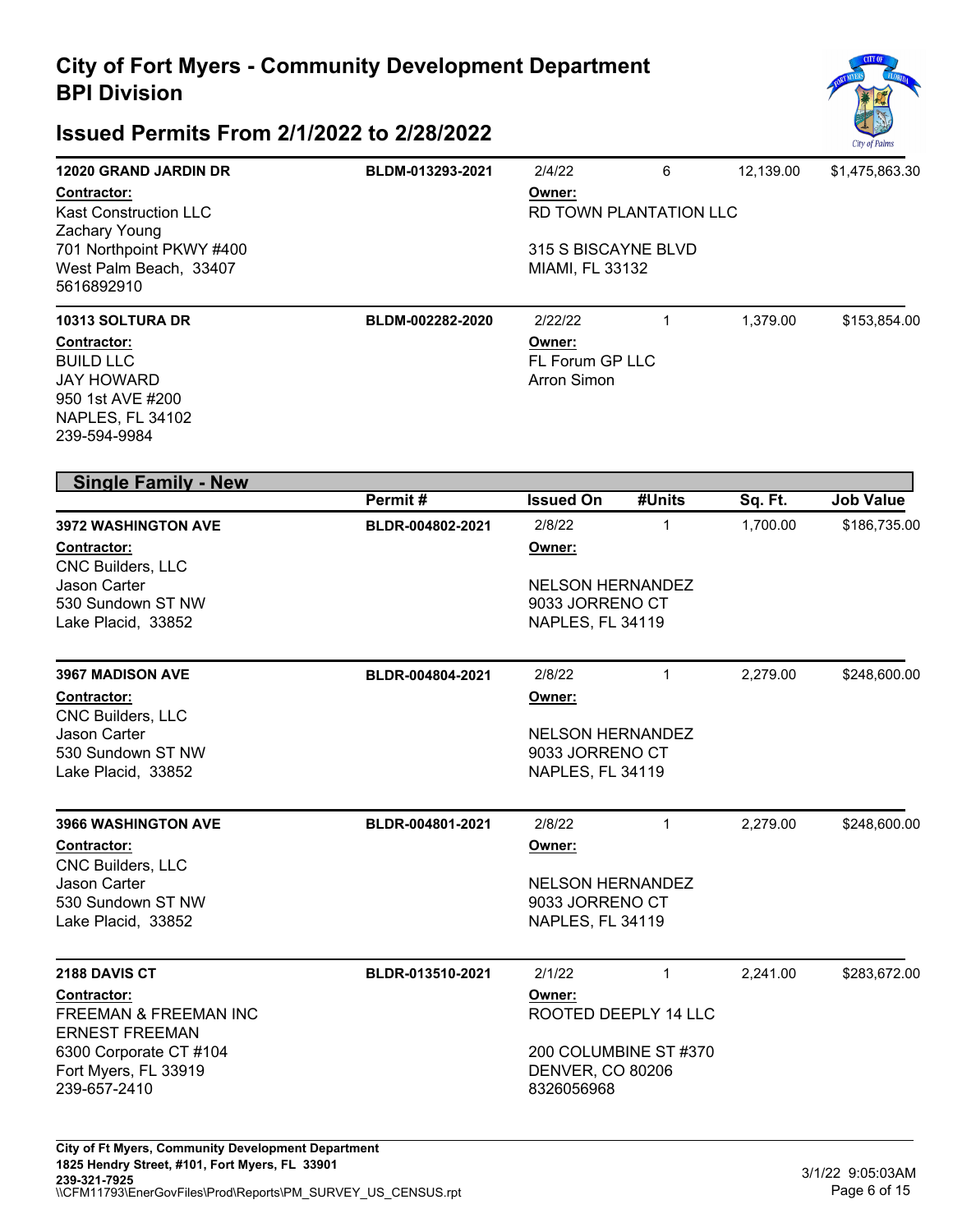

| <b>2514 HENDERSON AVE</b> | BLDR-014732-2022 | 2/18/22             |                      | 1.992.00 | \$254.609.00 |
|---------------------------|------------------|---------------------|----------------------|----------|--------------|
| <b>Contractor:</b>        |                  | Owner:              |                      |          |              |
| ALL BELONG TO CHRIST LLC  |                  |                     |                      |          |              |
| <b>GERARD SIMON</b>       |                  | <b>RICKY ROGERS</b> |                      |          |              |
| 17121 cam CT #8           |                  | 3321 DORA ST        |                      |          |              |
| Fort Myers, FL 33967      |                  |                     | FORT MYERS, FL 33916 |          |              |
| 239-834-5737              |                  |                     |                      |          |              |

| <b>Single Family Attached - New</b>                                         |                                |                                |                                      |                     |                  |
|-----------------------------------------------------------------------------|--------------------------------|--------------------------------|--------------------------------------|---------------------|------------------|
|                                                                             | Permit#                        | <b>Issued On</b>               | #Units                               | Sq. Ft.<br>1,685.00 | <b>Job Value</b> |
| 9336 CADENCE CT<br>Contractor:<br>LENNAR HOMES LLC<br><b>DARIN MCMURRAY</b> | BLDR-014718-2022               | 2/14/22<br>Owner:              | $\mathbf{1}$<br>WCI COMMUNITIES, LLC |                     | \$225,170.00     |
| 10481 BEN C PRATT/SIX MILE CYP<br>FORT MYERS, FL 33966<br>239-278-1177      |                                |                                | 9802 PELICAN PRESERVE                |                     |                  |
| 9324 CADENCE CT                                                             | BLDR-014705-2022               | 2/17/22                        | $\mathbf{1}$                         | 1,631.00            | \$216,806.00     |
| <b>Contractor:</b><br><b>LENNAR HOMES LLC</b><br><b>DARIN MCMURRAY</b>      | Owner:<br>WCI COMMUNITIES, LLC |                                |                                      |                     |                  |
| 10481 BEN C PRATT/SIX MILE CYP<br>FORT MYERS, FL 33966<br>239-278-1177      |                                |                                | 9802 PELICAN PRESERVE                |                     |                  |
| 9322 CADENCE CT                                                             | BLDR-014708-2022               | 2/16/22                        | $\mathbf{1}$                         | 1,631.00            | \$216,806.00     |
| Contractor:<br><b>LENNAR HOMES LLC</b><br><b>DARIN MCMURRAY</b>             | Owner:<br>WCI COMMUNITIES, LLC |                                |                                      |                     |                  |
| 10481 BEN C PRATT/SIX MILE CYP<br>FORT MYERS, FL 33966<br>239-278-1177      |                                |                                | 9802 PELICAN PRESERVE                |                     |                  |
| 9358 CADENCE CT                                                             | BLDR-014722-2022               | 2/11/22                        | $\mathbf{1}$                         | 1,631.00            | \$216,806.00     |
| Contractor:<br>LENNAR HOMES LLC<br><b>DARIN MCMURRAY</b>                    |                                | Owner:                         | WCI COMMUNITIES, LLC                 |                     |                  |
| 10481 BEN C PRATT/SIX MILE CYP<br>FORT MYERS, FL 33966<br>239-278-1177      |                                | ,                              | 9802 PELICAN PRESERVE                |                     |                  |
| 9338 CADENCE CT                                                             | BLDR-014719-2022               | 2/14/22                        | $\mathbf{1}$                         | 1,631.00            | \$216,806.00     |
| Contractor:<br>LENNAR HOMES LLC<br><b>DARIN MCMURRAY</b>                    |                                | Owner:<br>WCI COMMUNITIES, LLC |                                      |                     |                  |
| 10481 BEN C PRATT/SIX MILE CYP<br>FORT MYERS, FL 33966<br>239-278-1177      |                                |                                | 9802 PELICAN PRESERVE                |                     |                  |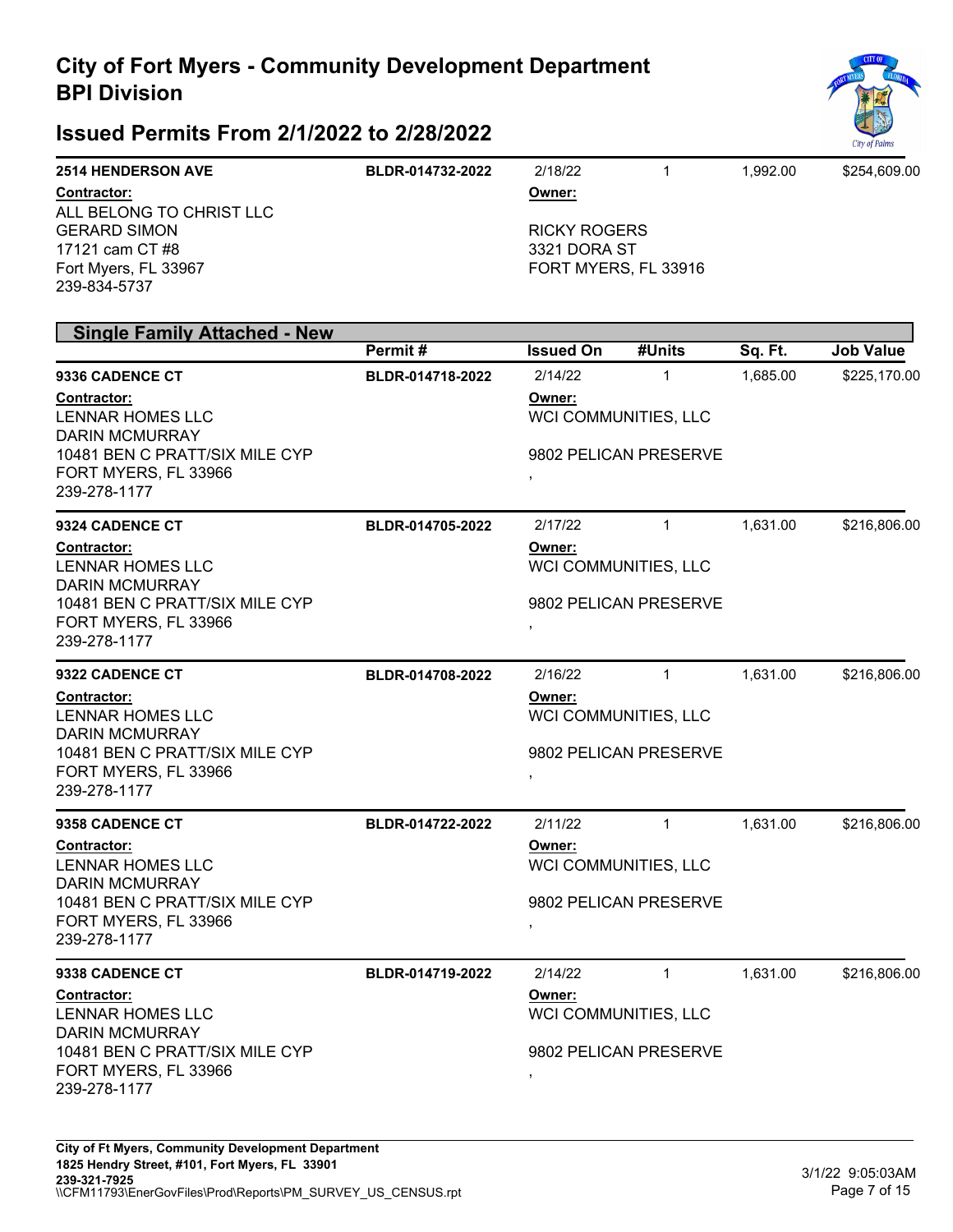

| 9364 CADENCE CT<br>Contractor:<br><b>LENNAR HOMES LLC</b><br><b>DARIN MCMURRAY</b>                                                                                  | BLDR-014720-2022 | 2/14/22<br>Owner:<br>WCI COMMUNITIES, LLC                                          | 1,685.00 | \$225,170.00 |
|---------------------------------------------------------------------------------------------------------------------------------------------------------------------|------------------|------------------------------------------------------------------------------------|----------|--------------|
| 10481 BEN C PRATT/SIX MILE CYP<br>FORT MYERS, FL 33966<br>239-278-1177                                                                                              |                  | 9802 PELICAN PRESERVE                                                              |          |              |
| 9330 CADENCE CT<br>Contractor:<br><b>LENNAR HOMES LLC</b><br><b>DARIN MCMURRAY</b><br>10481 BEN C PRATT/SIX MILE CYP<br>FORT MYERS, FL 33966<br>239-278-1177        | BLDR-014712-2022 | $\mathbf{1}$<br>2/16/22<br>Owner:<br>WCI COMMUNITIES, LLC<br>9802 PELICAN PRESERVE | 1,631.00 | \$216,806.00 |
| 9356 CADENCE CT<br>Contractor:<br><b>LENNAR HOMES LLC</b><br><b>DARIN MCMURRAY</b><br>10481 BEN C PRATT/SIX MILE CYP<br>FORT MYERS, FL 33966<br>239-278-1177        | BLDR-014723-2022 | 2/14/22<br>$\mathbf{1}$<br>Owner:<br>WCI COMMUNITIES, LLC<br>9802 PELICAN PRESERVE | 1,631.00 | \$216,806.00 |
| 9320 CADENCE CT<br>Contractor:<br><b>LENNAR HOMES LLC</b><br><b>DARIN MCMURRAY</b><br>10481 BEN C PRATT/SIX MILE CYP<br>FORT MYERS, FL 33966<br>239-278-1177        | BLDR-014716-2022 | 2/17/22<br>$\mathbf{1}$<br>Owner:<br>WCI COMMUNITIES, LLC<br>9802 PELICAN PRESERVE | 1,631.00 | \$216,806.00 |
| 9352 CADENCE CT<br><b>Contractor:</b><br><b>LENNAR HOMES LLC</b><br><b>DARIN MCMURRAY</b><br>10481 BEN C PRATT/SIX MILE CYP<br>FORT MYERS, FL 33966<br>239-278-1177 | BLDR-014701-2022 | 2/14/22<br>$\mathbf{1}$<br>Owner:<br>WCI COMMUNITIES, LLC<br>9802 PELICAN PRESERVE | 1,631.00 | \$216,806.00 |
| 9362 CADENCE CT<br><b>Contractor:</b><br><b>LENNAR HOMES LLC</b><br><b>DARIN MCMURRAY</b><br>10481 BEN C PRATT/SIX MILE CYP<br>FORT MYERS, FL 33966<br>239-278-1177 | BLDR-014710-2022 | 2/14/22<br>$\mathbf{1}$<br>Owner:<br>WCI COMMUNITIES, LLC<br>9802 PELICAN PRESERVE | 1,631.00 | \$216,806.00 |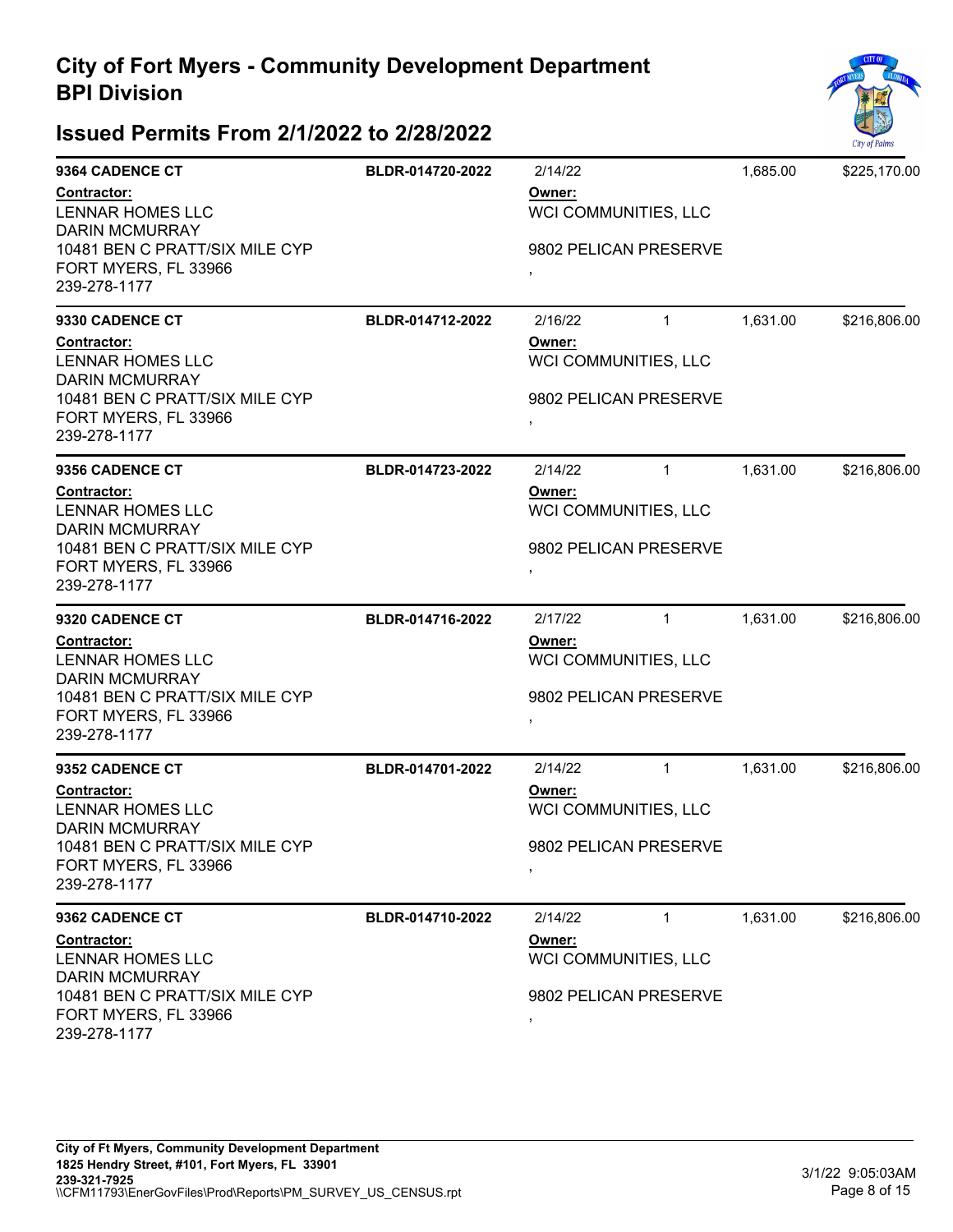

| 9340 CADENCE CT                                                                                                    | BLDR-014724-2022 | 2/14/22                        | $\mathbf{1}$                                  | 1,631.00 | \$216,806.00 |  |
|--------------------------------------------------------------------------------------------------------------------|------------------|--------------------------------|-----------------------------------------------|----------|--------------|--|
| Contractor:<br>LENNAR HOMES LLC<br><b>DARIN MCMURRAY</b><br>10481 BEN C PRATT/SIX MILE CYP<br>FORT MYERS, FL 33966 |                  | Owner:<br>$\,$                 | WCI COMMUNITIES, LLC<br>9802 PELICAN PRESERVE |          |              |  |
| 239-278-1177                                                                                                       |                  |                                |                                               |          |              |  |
| 9326 CADENCE CT                                                                                                    | BLDR-014713-2022 | 2/16/22                        | $\mathbf{1}$                                  | 1,631.00 | \$216,806.00 |  |
| Contractor:<br><b>LENNAR HOMES LLC</b><br><b>DARIN MCMURRAY</b>                                                    |                  | Owner:<br>WCI COMMUNITIES, LLC |                                               |          |              |  |
| 10481 BEN C PRATT/SIX MILE CYP<br>FORT MYERS, FL 33966<br>239-278-1177                                             |                  | $\,$                           | 9802 PELICAN PRESERVE                         |          |              |  |
| 9350 CADENCE CT                                                                                                    | BLDR-014704-2022 | 2/14/22                        | $\mathbf{1}$                                  | 1,685.00 | \$225,170.00 |  |
| Contractor:<br>LENNAR HOMES LLC<br><b>DARIN MCMURRAY</b>                                                           |                  | Owner:<br>WCI COMMUNITIES, LLC |                                               |          |              |  |
| 10481 BEN C PRATT/SIX MILE CYP<br>FORT MYERS, FL 33966<br>239-278-1177                                             |                  | $\,$                           | 9802 PELICAN PRESERVE                         |          |              |  |
| 9328 CADENCE CT                                                                                                    | BLDR-014706-2022 | 2/17/22                        | $\mathbf{1}$                                  | 1,631.00 | \$216,806.00 |  |
| Contractor:<br><b>LENNAR HOMES LLC</b><br><b>DARIN MCMURRAY</b>                                                    |                  | Owner:                         | WCI COMMUNITIES, LLC                          |          |              |  |
| 10481 BEN C PRATT/SIX MILE CYP<br>FORT MYERS, FL 33966<br>239-278-1177                                             |                  | $\,$                           | 9802 PELICAN PRESERVE                         |          |              |  |
| 9332 CADENCE CT                                                                                                    | BLDR-014715-2022 | 2/17/22                        | $\mathbf{1}$                                  | 1,685.00 | \$225,170.00 |  |
| <b>Contractor:</b><br>LENNAR HOMES LLC<br><b>DARIN MCMURRAY</b>                                                    |                  | Owner:                         | WCI COMMUNITIES, LLC                          |          |              |  |
| 10481 BEN C PRATT/SIX MILE CYP<br>FORT MYERS, FL 33966<br>239-278-1177                                             |                  | $\,$                           | 9802 PELICAN PRESERVE                         |          |              |  |
| 9342 CADENCE CT                                                                                                    | BLDR-014714-2022 | 2/23/22                        | $\mathbf{1}$                                  | 1,631.00 | \$216,806.00 |  |
| <b>Contractor:</b><br>LENNAR HOMES LLC<br><b>DARIN MCMURRAY</b>                                                    |                  | Owner:                         | WCI COMMUNITIES, LLC                          |          |              |  |
| 10481 BEN C PRATT/SIX MILE CYP<br>FORT MYERS, FL 33966<br>239-278-1177                                             |                  | $\,$                           | 9802 PELICAN PRESERVE                         |          |              |  |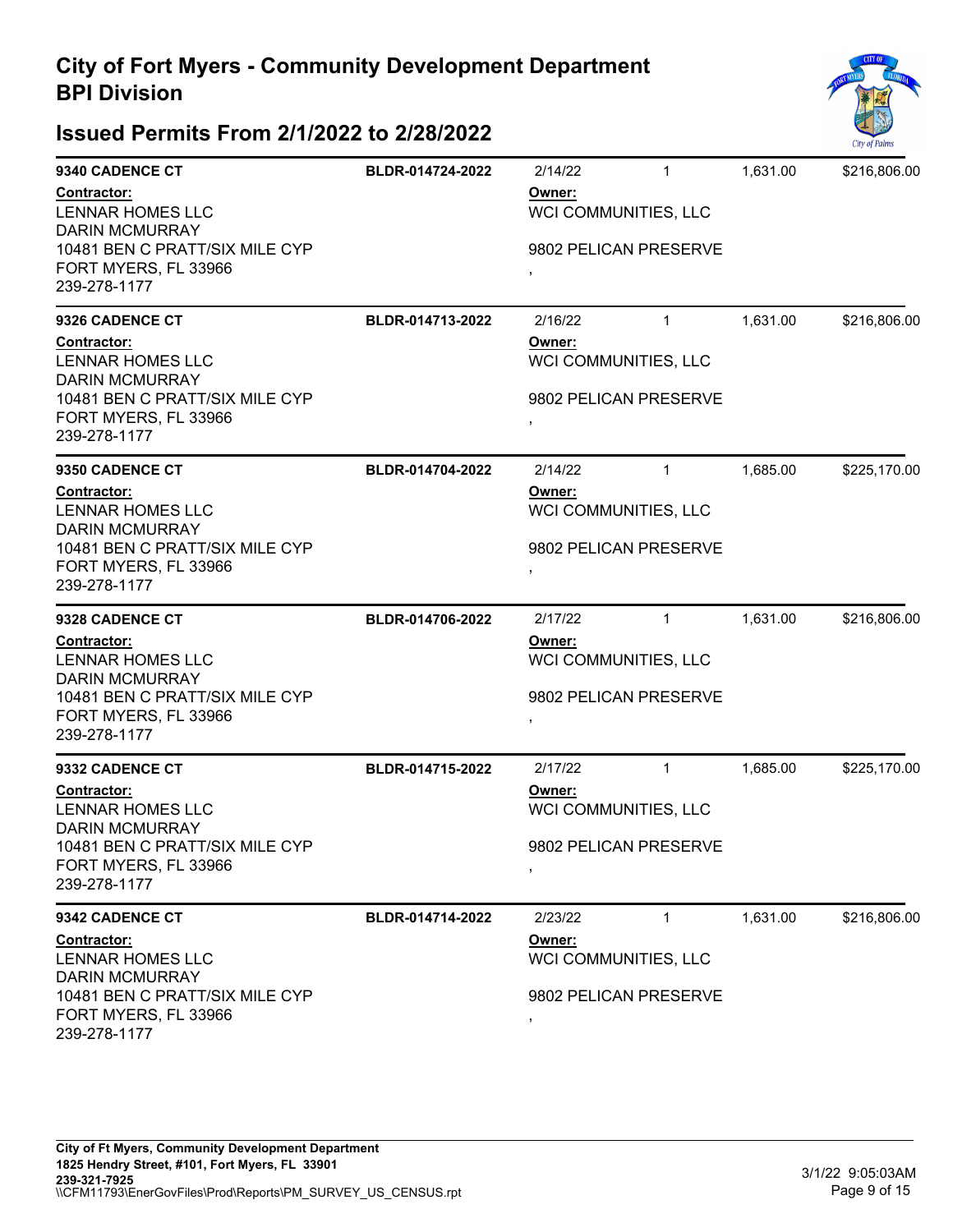

| BLDR-014717-2022 | 2/11/22                        | $\mathbf{1}$ | 1,631.00     | \$216,806.00                                                                                                                                                                                                                                             |
|------------------|--------------------------------|--------------|--------------|----------------------------------------------------------------------------------------------------------------------------------------------------------------------------------------------------------------------------------------------------------|
|                  | Owner:                         |              |              |                                                                                                                                                                                                                                                          |
|                  | $\,$                           |              |              |                                                                                                                                                                                                                                                          |
| BLDR-014721-2022 | 2/11/22                        | $\mathbf{1}$ | 1,631.00     | \$216,806.00                                                                                                                                                                                                                                             |
|                  | Owner:                         |              |              |                                                                                                                                                                                                                                                          |
|                  | $\,$                           |              |              |                                                                                                                                                                                                                                                          |
| BLDR-014707-2022 | 2/16/22                        | $\mathbf{1}$ | 1,631.00     | \$216,806.00                                                                                                                                                                                                                                             |
|                  | Owner:<br>WCI COMMUNITIES, LLC |              |              |                                                                                                                                                                                                                                                          |
|                  | $\,$                           |              |              |                                                                                                                                                                                                                                                          |
| BLDR-014711-2022 | 2/17/22                        | $\mathbf{1}$ | 1,685.00     | \$225,170.00                                                                                                                                                                                                                                             |
|                  | Owner:                         |              |              |                                                                                                                                                                                                                                                          |
|                  | $\,$                           |              |              |                                                                                                                                                                                                                                                          |
| BLDR-014709-2022 | 2/14/22                        | $\mathbf{1}$ | 1,685.00     | \$225,170.00                                                                                                                                                                                                                                             |
|                  | Owner:                         |              |              |                                                                                                                                                                                                                                                          |
|                  | $\,$                           |              |              |                                                                                                                                                                                                                                                          |
| BLDR-015511-2022 | 2/18/22                        | $\mathbf{1}$ | 1,631.00     | \$216,806.00                                                                                                                                                                                                                                             |
|                  | Owner:                         |              |              |                                                                                                                                                                                                                                                          |
|                  | $\,$                           |              |              |                                                                                                                                                                                                                                                          |
|                  |                                |              | Lennar Homes | WCI COMMUNITIES, LLC<br>9802 PELICAN PRESERVE<br>WCI COMMUNITIES, LLC<br>9802 PELICAN PRESERVE<br>9802 PELICAN PRESERVE<br>WCI COMMUNITIES, LLC<br>9802 PELICAN PRESERVE<br>WCI COMMUNITIES, LLC<br>9802 PELICAN PRESERVE<br>10481 Six Mile Cypress Pkwy |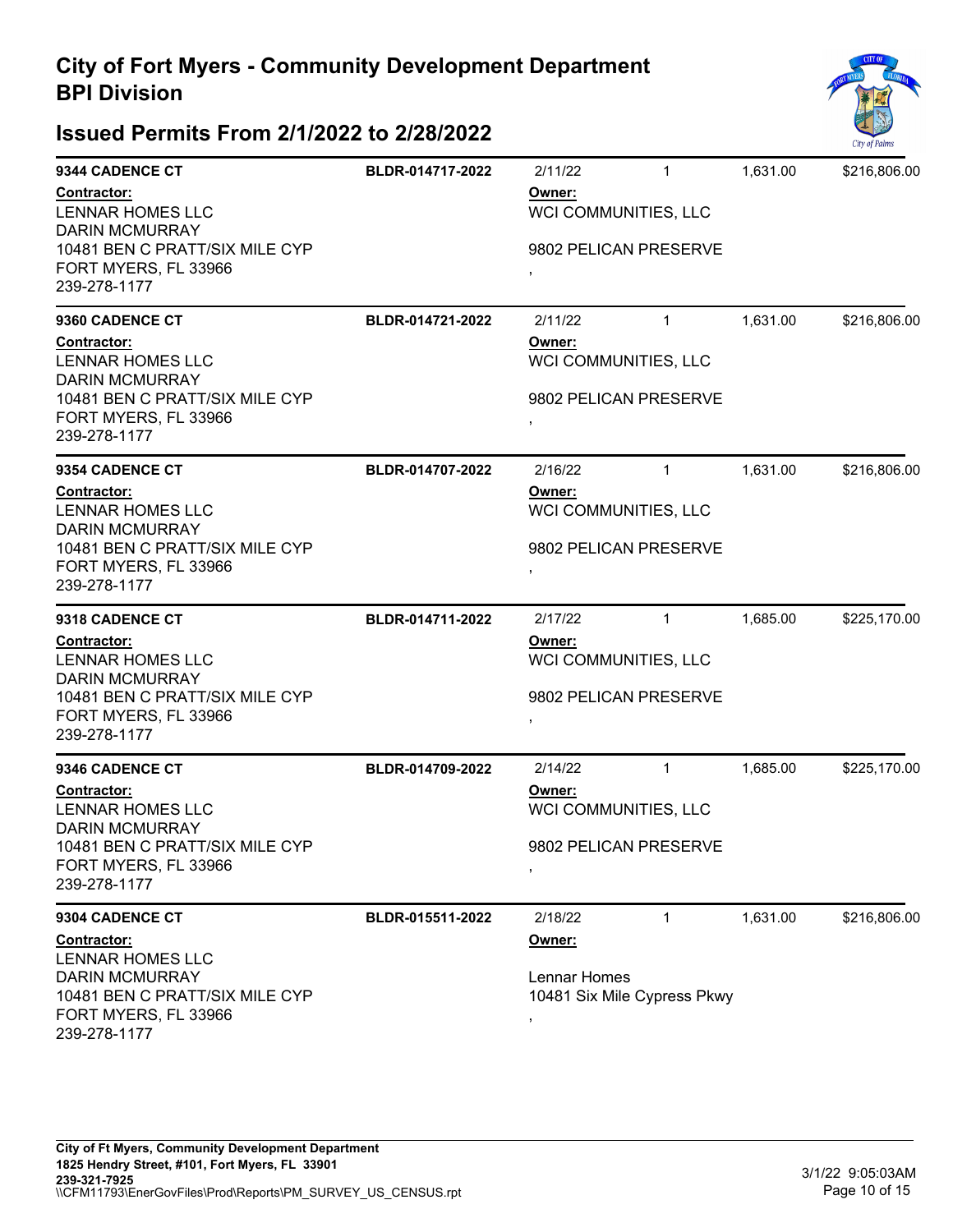

| 9308 CADENCE CT<br>Contractor:<br>LENNAR HOMES LLC                                              | BLDR-015513-2022 | 2/18/22<br>Owner:                                               | $\mathbf{1}$                                                    | 1,631.00                                | \$216,806.00 |  |
|-------------------------------------------------------------------------------------------------|------------------|-----------------------------------------------------------------|-----------------------------------------------------------------|-----------------------------------------|--------------|--|
| <b>DARIN MCMURRAY</b><br>10481 BEN C PRATT/SIX MILE CYP                                         |                  | Lennar Homes<br>10481 Six Mile Cypress Pkwy                     |                                                                 |                                         |              |  |
| FORT MYERS, FL 33966<br>239-278-1177                                                            |                  |                                                                 |                                                                 |                                         |              |  |
| <b>10386 BRADMORE RD</b>                                                                        | BLDR-015560-2022 | 2/22/22                                                         | $\mathbf{1}$                                                    | 1,631.00                                | \$216,806.00 |  |
| <b>Contractor:</b><br>LENNAR HOMES LLC<br><b>DARIN MCMURRAY</b>                                 |                  | Owner:<br><b>WCI COMMUNITIES LLC</b>                            |                                                                 |                                         |              |  |
| 10481 BEN C PRATT/SIX MILE CYP<br>FORT MYERS, FL 33966<br>239-278-1177                          |                  |                                                                 | 10481 BEN C PRATT SIX MILE CYPRESS PKWY<br>FORT MYERS, FL 33966 |                                         |              |  |
| <b>10340 BRADMORE RD</b>                                                                        | BLDR-015623-2022 | 2/22/22                                                         | $\mathbf{1}$                                                    | 1,631.00                                | \$216,806.00 |  |
| Contractor:<br><b>LENNAR HOMES LLC</b>                                                          |                  | Owner:<br><b>WCI COMMUNITIES LLC</b>                            |                                                                 |                                         |              |  |
| <b>DARIN MCMURRAY</b><br>10481 BEN C PRATT/SIX MILE CYP<br>FORT MYERS, FL 33966<br>239-278-1177 |                  | 10481 BEN C PRATT SIX MILE CYPRESS PKWY<br>FORT MYERS, FL 33966 |                                                                 |                                         |              |  |
| 9314 CADENCE CT                                                                                 | BLDR-015516-2022 | 2/18/22                                                         | $\mathbf{1}$                                                    | 1,685.00                                | \$225,170.00 |  |
| Contractor:<br><b>LENNAR HOMES LLC</b><br><b>DARIN MCMURRAY</b>                                 |                  | Owner:<br><b>WCI COMMUNITIES LLC</b>                            |                                                                 |                                         |              |  |
| 10481 BEN C PRATT/SIX MILE CYP<br>FORT MYERS, FL 33966<br>239-278-1177                          |                  | 10481 BEN C PRATT SIX MILE CYPRESS PKWY<br>FORT MYERS, FL 33966 |                                                                 |                                         |              |  |
| <b>10360 BRADMORE RD</b>                                                                        | BLDR-015610-2022 | 2/22/22                                                         | $\mathbf{1}$                                                    | 1,631.00                                | \$216,806.00 |  |
| <b>Contractor:</b><br>LENNAR HOMES LLC<br><b>DARIN MCMURRAY</b>                                 |                  | Owner:<br><b>WCI COMMUNITIES LLC</b>                            |                                                                 |                                         |              |  |
| 10481 BEN C PRATT/SIX MILE CYP<br>FORT MYERS, FL 33966<br>239-278-1177                          |                  | 10481 BEN C PRATT SIX MILE CYPRESS PKWY<br>FORT MYERS, FL 33966 |                                                                 |                                         |              |  |
| <b>10378 BRADMORE RD</b>                                                                        | BLDR-015564-2022 | 2/18/22                                                         | $\mathbf{1}$                                                    | 1,631.00                                | \$216,806.00 |  |
| <b>Contractor:</b><br>LENNAR HOMES LLC<br><b>DARIN MCMURRAY</b>                                 |                  | Owner:<br><b>WCI COMMUNITIES LLC</b>                            |                                                                 |                                         |              |  |
| 10481 BEN C PRATT/SIX MILE CYP<br>FORT MYERS, FL 33966<br>239-278-1177                          |                  | FORT MYERS, FL 33966                                            |                                                                 | 10481 BEN C PRATT SIX MILE CYPRESS PKWY |              |  |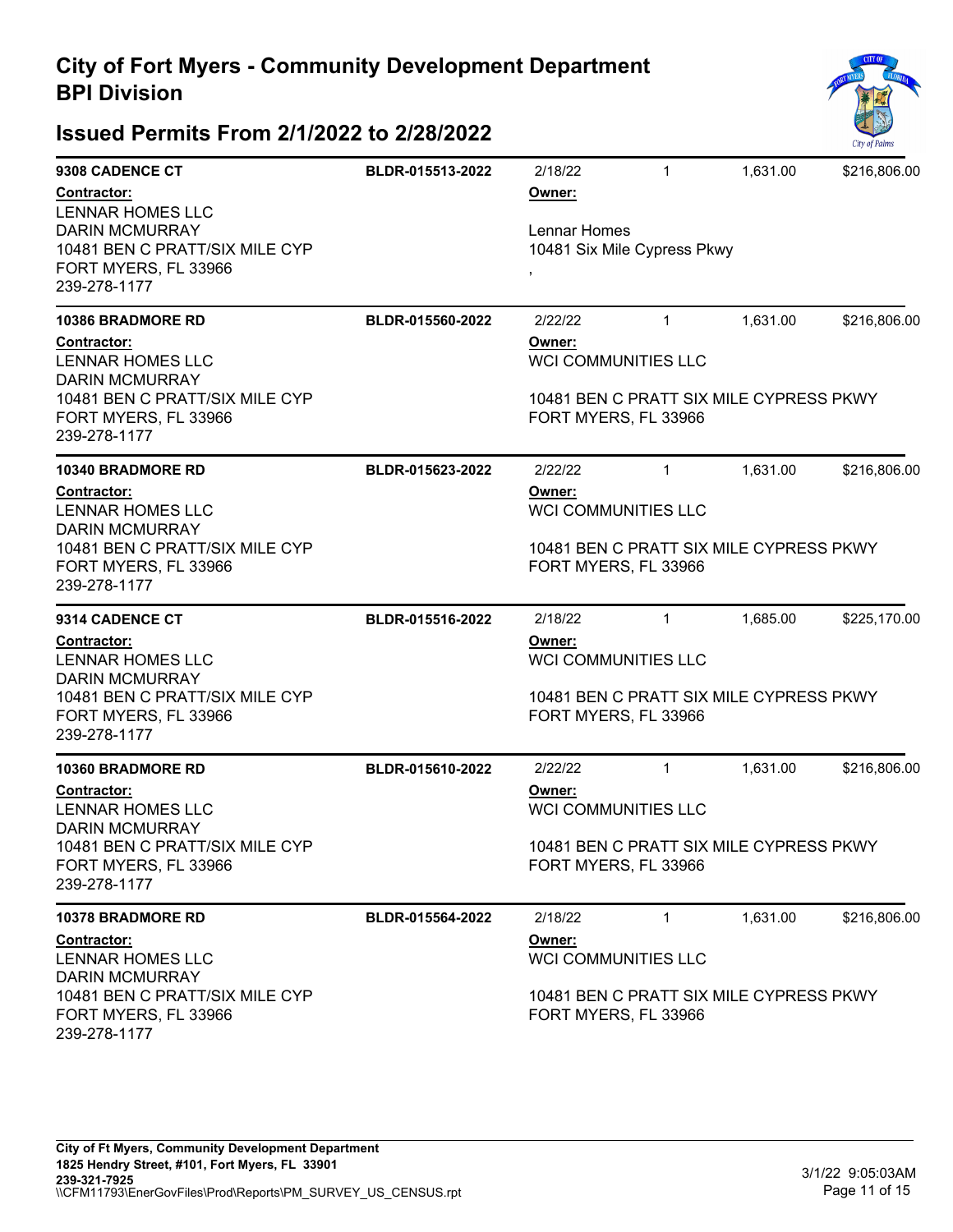

| 9310 CADENCE CT                                                        | BLDR-015514-2022 | 2/22/22                                                                                                 | $\mathbf{1}$ | 1,631.00 | \$216,806.00 |  |
|------------------------------------------------------------------------|------------------|---------------------------------------------------------------------------------------------------------|--------------|----------|--------------|--|
| Contractor:<br><b>LENNAR HOMES LLC</b><br><b>DARIN MCMURRAY</b>        |                  | Owner:<br><b>WCI COMMUNITIES LLC</b>                                                                    |              |          |              |  |
| 10481 BEN C PRATT/SIX MILE CYP<br>FORT MYERS, FL 33966<br>239-278-1177 |                  | 10481 BEN C PRATT SIX MILE CYPRESS PKWY<br>FORT MYERS, FL 33966                                         |              |          |              |  |
| <b>10364 BRADMORE RD</b>                                               | BLDR-015608-2022 | 2/18/22                                                                                                 | $\mathbf{1}$ | 1,631.00 | \$216,806.00 |  |
| <b>Contractor:</b><br><b>LENNAR HOMES LLC</b><br><b>DARIN MCMURRAY</b> |                  | Owner:<br><b>WCI COMMUNITIES LLC</b>                                                                    |              |          |              |  |
| 10481 BEN C PRATT/SIX MILE CYP<br>FORT MYERS, FL 33966<br>239-278-1177 |                  | 10481 BEN C PRATT SIX MILE CYPRESS PKWY<br>FORT MYERS, FL 33966                                         |              |          |              |  |
| <b>10384 BRADMORE RD</b>                                               | BLDR-015561-2022 | 2/17/22                                                                                                 | $\mathbf{1}$ | 1,631.00 | \$216,806.00 |  |
| <b>Contractor:</b><br><b>LENNAR HOMES LLC</b><br><b>DARIN MCMURRAY</b> |                  | Owner:<br><b>WCI COMMUNITIES LLC</b>                                                                    |              |          |              |  |
| 10481 BEN C PRATT/SIX MILE CYP<br>FORT MYERS, FL 33966<br>239-278-1177 |                  | 10481 BEN C PRATT SIX MILE CYPRESS PKWY<br>FORT MYERS, FL 33966                                         |              |          |              |  |
| <b>10354 BRADMORE RD</b>                                               | BLDR-015613-2022 | 2/22/22                                                                                                 | $\mathbf{1}$ | 1,631.00 | \$216,806.00 |  |
| <b>Contractor:</b><br><b>LENNAR HOMES LLC</b><br><b>DARIN MCMURRAY</b> |                  | Owner:<br><b>WCI COMMUNITIES LLC</b>                                                                    |              |          |              |  |
| 10481 BEN C PRATT/SIX MILE CYP<br>FORT MYERS, FL 33966<br>239-278-1177 |                  | 10481 BEN C PRATT SIX MILE CYPRESS PKWY<br>FORT MYERS, FL 33966                                         |              |          |              |  |
| 9300 CADENCE CT                                                        | BLDR-015509-2022 | 2/18/22                                                                                                 | $\mathbf{1}$ | 1,685.00 | \$225,170.00 |  |
| <b>Contractor:</b><br>LENNAR HOMES LLC<br><b>DARIN MCMURRAY</b>        |                  | Owner:<br><b>WCI COMMUNITIES LLC</b>                                                                    |              |          |              |  |
| 10481 BEN C PRATT/SIX MILE CYP<br>FORT MYERS, FL 33966<br>239-278-1177 |                  | 10481 BEN C PRATT SIX MILE CYPRESS PKWY<br>FORT MYERS, FL 33966                                         |              |          |              |  |
| <b>10374 BRADMORE RD</b>                                               | BLDR-015566-2022 | 2/28/22                                                                                                 | $\mathbf{1}$ | 1,685.00 | \$225,170.00 |  |
| <b>Contractor:</b><br><b>LENNAR HOMES LLC</b><br><b>DARIN MCMURRAY</b> |                  | Owner:<br><b>WCI COMMUNITIES LLC</b><br>10481 BEN C PRATT SIX MILE CYPRESS PKWY<br>FORT MYERS, FL 33966 |              |          |              |  |
| 10481 BEN C PRATT/SIX MILE CYP<br>FORT MYERS, FL 33966<br>239-278-1177 |                  |                                                                                                         |              |          |              |  |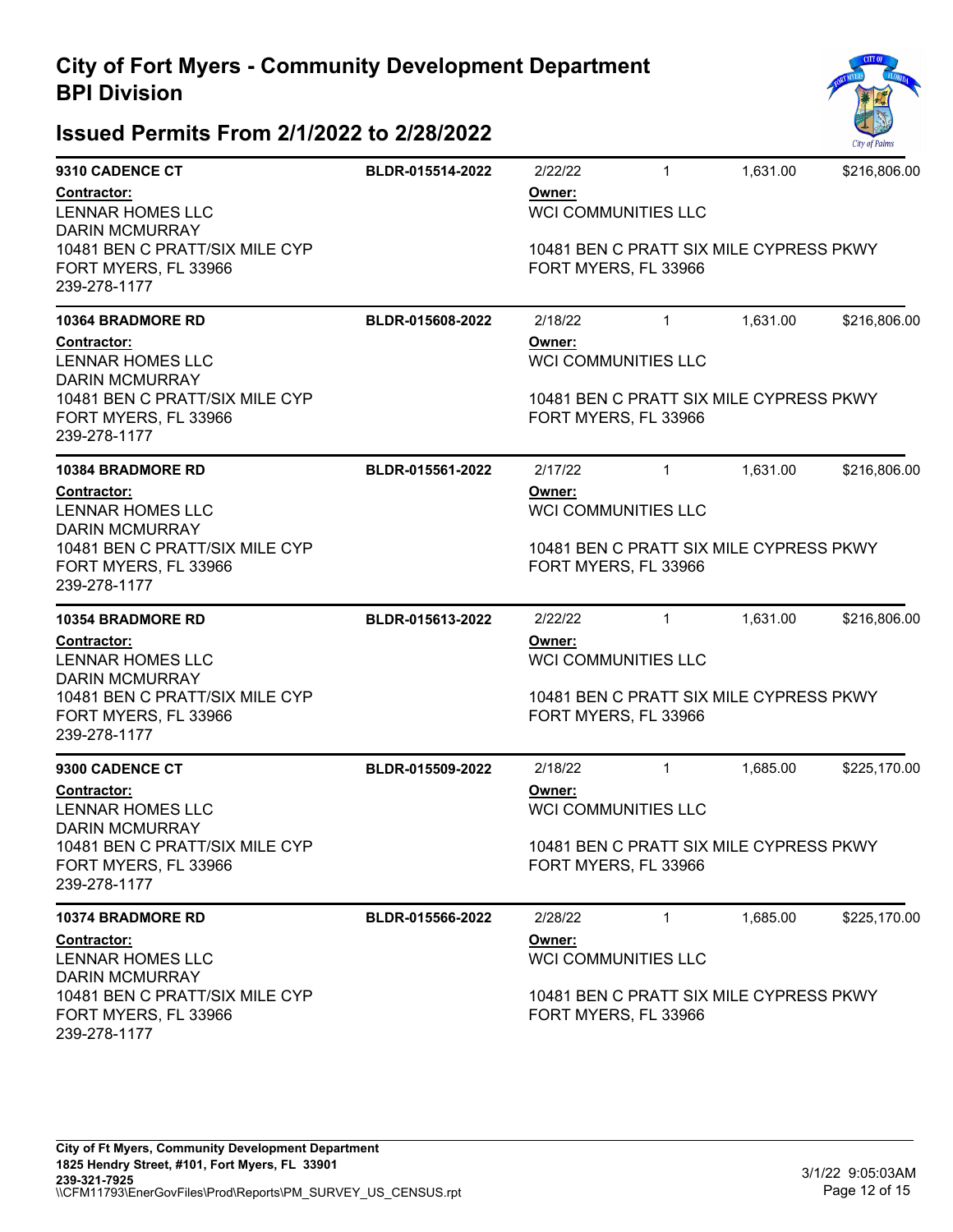

| <b>10392 BRADMORE RD</b>                                               | BLDR-015557-2022 | 2/22/22                                                                                                 | $\mathbf{1}$ | 1,685.00 | \$225,170.00 |  |
|------------------------------------------------------------------------|------------------|---------------------------------------------------------------------------------------------------------|--------------|----------|--------------|--|
| Contractor:<br>LENNAR HOMES LLC<br><b>DARIN MCMURRAY</b>               |                  | Owner:<br><b>WCI COMMUNITIES LLC</b>                                                                    |              |          |              |  |
| 10481 BEN C PRATT/SIX MILE CYP<br>FORT MYERS, FL 33966<br>239-278-1177 |                  | 10481 BEN C PRATT SIX MILE CYPRESS PKWY<br>FORT MYERS, FL 33966                                         |              |          |              |  |
| <b>10390 BRADMORE RD</b>                                               | BLDR-015558-2022 | 2/18/22                                                                                                 | $\mathbf{1}$ | 1,631.00 | \$216,806.00 |  |
| Contractor:<br>LENNAR HOMES LLC<br><b>DARIN MCMURRAY</b>               |                  | Owner:<br><b>WCI COMMUNITIES LLC</b>                                                                    |              |          |              |  |
| 10481 BEN C PRATT/SIX MILE CYP<br>FORT MYERS, FL 33966<br>239-278-1177 |                  | 10481 BEN C PRATT SIX MILE CYPRESS PKWY<br>FORT MYERS, FL 33966                                         |              |          |              |  |
| <b>9312 CADENCE CT</b>                                                 | BLDR-015515-2022 | 2/18/22                                                                                                 | $\mathbf{1}$ | 1,631.00 | \$216,806.00 |  |
| Contractor:<br>LENNAR HOMES LLC<br><b>DARIN MCMURRAY</b>               |                  | Owner:<br><b>WCI COMMUNITIES LLC</b>                                                                    |              |          |              |  |
| 10481 BEN C PRATT/SIX MILE CYP<br>FORT MYERS, FL 33966<br>239-278-1177 |                  | 10481 BEN C PRATT SIX MILE CYPRESS PKWY<br>FORT MYERS, FL 33966                                         |              |          |              |  |
| <b>10382 BRADMORE RD</b>                                               | BLDR-015562-2022 | 2/18/22                                                                                                 | $\mathbf{1}$ | 1,631.00 | \$216,806.00 |  |
| Contractor:<br><b>LENNAR HOMES LLC</b><br><b>DARIN MCMURRAY</b>        |                  | Owner:<br><b>WCI COMMUNITIES LLC</b>                                                                    |              |          |              |  |
| 10481 BEN C PRATT/SIX MILE CYP<br>FORT MYERS, FL 33966<br>239-278-1177 |                  | 10481 BEN C PRATT SIX MILE CYPRESS PKWY<br>FORT MYERS, FL 33966                                         |              |          |              |  |
| <b>10380 BRADMORE RD</b>                                               | BLDR-015563-2022 | 2/22/22                                                                                                 | $\mathbf{1}$ | 1,631.00 | \$216,806.00 |  |
| <b>Contractor:</b><br><b>LENNAR HOMES LLC</b><br><b>DARIN MCMURRAY</b> |                  | Owner:<br><b>WCI COMMUNITIES LLC</b>                                                                    |              |          |              |  |
| 10481 BEN C PRATT/SIX MILE CYP<br>FORT MYERS, FL 33966<br>239-278-1177 |                  | 10481 BEN C PRATT SIX MILE CYPRESS PKWY<br>FORT MYERS, FL 33966                                         |              |          |              |  |
| <b>10368 BRADMORE RD</b>                                               | BLDR-015606-2022 | 2/22/22                                                                                                 | $\mathbf{1}$ | 1,631.00 | \$216,725.00 |  |
| Contractor:<br>LENNAR HOMES LLC<br><b>DARIN MCMURRAY</b>               |                  | Owner:<br><b>WCI COMMUNITIES LLC</b><br>10481 BEN C PRATT SIX MILE CYPRESS PKWY<br>FORT MYERS, FL 33966 |              |          |              |  |
| 10481 BEN C PRATT/SIX MILE CYP<br>FORT MYERS, FL 33966<br>239-278-1177 |                  |                                                                                                         |              |          |              |  |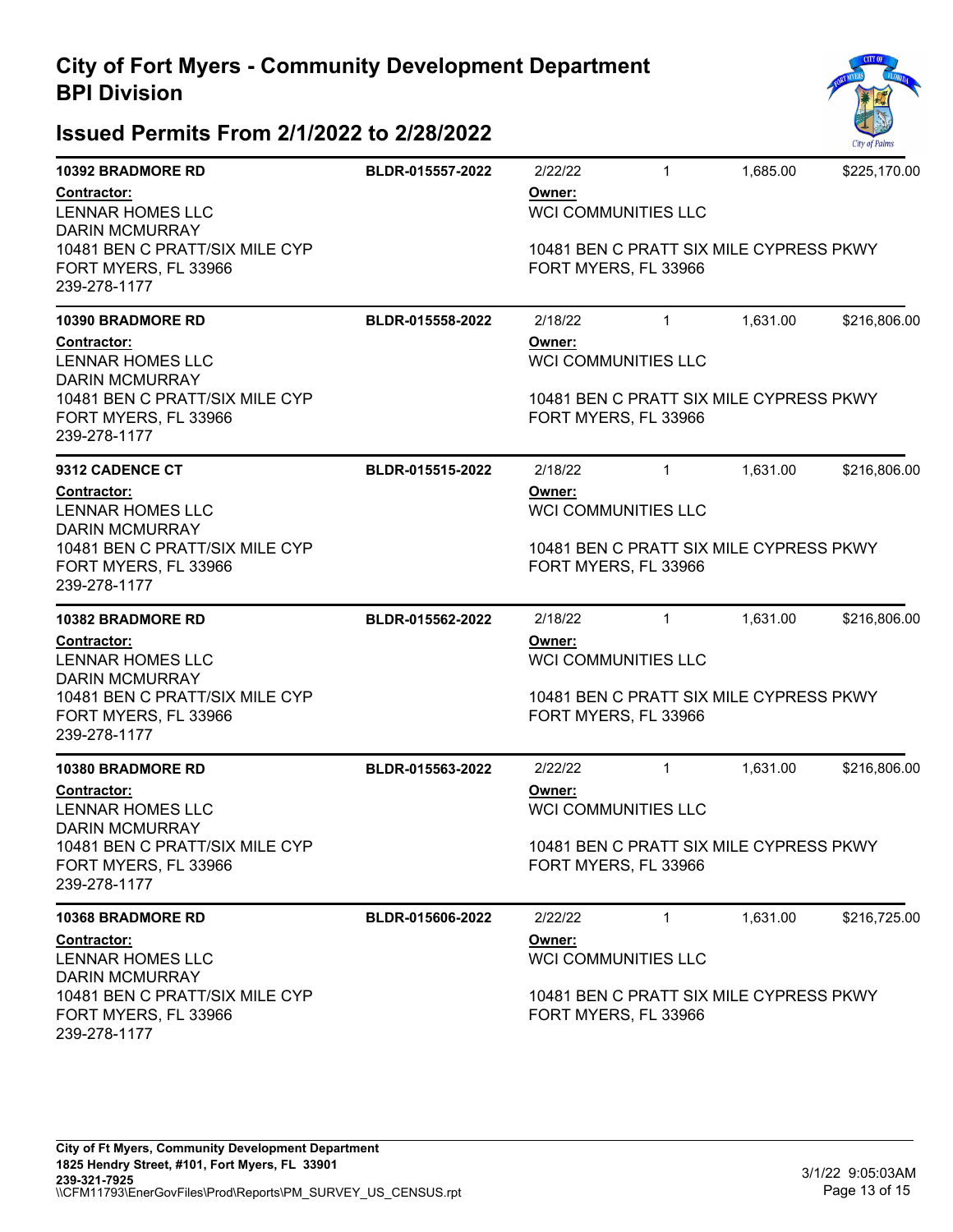

| 9302 CADENCE CT                                                                                 | BLDR-015510-2022 | 2/18/22                                                                                                 | $\mathbf{1}$               | 1,631.00 | \$216,806.00 |  |
|-------------------------------------------------------------------------------------------------|------------------|---------------------------------------------------------------------------------------------------------|----------------------------|----------|--------------|--|
| Contractor:<br>LENNAR HOMES LLC                                                                 |                  | Owner:<br><b>WCI COMMUNITIES LLC</b>                                                                    |                            |          |              |  |
| <b>DARIN MCMURRAY</b><br>10481 BEN C PRATT/SIX MILE CYP<br>FORT MYERS, FL 33966<br>239-278-1177 |                  | 10481 BEN C PRATT SIX MILE CYPRESS PKWY<br>FORT MYERS, FL 33966                                         |                            |          |              |  |
| <b>10376 BRADMORE RD</b>                                                                        | BLDR-015565-2022 | 2/18/22                                                                                                 | $\mathbf{1}$               | 1,631.00 | \$216,806.00 |  |
| Contractor:<br>LENNAR HOMES LLC<br><b>DARIN MCMURRAY</b>                                        |                  | Owner:<br>WCI COMMUNITIES LLC                                                                           |                            |          |              |  |
| 10481 BEN C PRATT/SIX MILE CYP<br>FORT MYERS, FL 33966<br>239-278-1177                          |                  | 10481 BEN C PRATT SIX MILE CYPRESS PKWY<br>FORT MYERS, FL 33966                                         |                            |          |              |  |
| <b>10358 BRADMORE RD</b>                                                                        | BLDR-015611-2022 | 2/22/22                                                                                                 | $\mathbf{1}$               | 1,631.00 | \$216,806.00 |  |
| <b>Contractor:</b><br>LENNAR HOMES LLC<br><b>DARIN MCMURRAY</b>                                 |                  | Owner:<br>WCI COMMUNITIES LLC                                                                           |                            |          |              |  |
| 10481 BEN C PRATT/SIX MILE CYP<br>FORT MYERS, FL 33966<br>239-278-1177                          |                  | 10481 BEN C PRATT SIX MILE CYPRESS PKWY<br>FORT MYERS, FL 33966                                         |                            |          |              |  |
| <b>10370 BRADMORE RD</b>                                                                        | BLDR-015605-2022 | 2/18/22                                                                                                 | $\mathbf{1}$               | 1,685.00 | \$225,170.00 |  |
| <b>Contractor:</b><br>LENNAR HOMES LLC<br><b>DARIN MCMURRAY</b>                                 |                  | Owner:                                                                                                  | <b>WCI COMMUNITIES LLC</b> |          |              |  |
| 10481 BEN C PRATT/SIX MILE CYP<br>FORT MYERS, FL 33966<br>239-278-1177                          |                  | 10481 BEN C PRATT SIX MILE CYPRESS PKWY<br>FORT MYERS, FL 33966                                         |                            |          |              |  |
| <b>10362 BRADMORE RD</b>                                                                        | BLDR-015609-2022 | 2/22/22                                                                                                 | $\mathbf{1}$               | 1,631.00 | \$216,806.00 |  |
| <b>Contractor:</b><br>LENNAR HOMES LLC<br><b>DARIN MCMURRAY</b>                                 |                  | Owner:<br><b>WCI COMMUNITIES LLC</b>                                                                    |                            |          |              |  |
| 10481 BEN C PRATT/SIX MILE CYP<br>FORT MYERS, FL 33966<br>239-278-1177                          |                  | 10481 BEN C PRATT SIX MILE CYPRESS PKWY<br>FORT MYERS, FL 33966                                         |                            |          |              |  |
| <b>10366 BRADMORE RD</b>                                                                        | BLDR-015607-2022 | 2/22/22                                                                                                 | 1                          | 1,631.00 | \$216,806.00 |  |
| <b>Contractor:</b><br><b>LENNAR HOMES LLC</b><br><b>DARIN MCMURRAY</b>                          |                  | Owner:<br><b>WCI COMMUNITIES LLC</b><br>10481 BEN C PRATT SIX MILE CYPRESS PKWY<br>FORT MYERS, FL 33966 |                            |          |              |  |
| 10481 BEN C PRATT/SIX MILE CYP<br>FORT MYERS, FL 33966<br>239-278-1177                          |                  |                                                                                                         |                            |          |              |  |